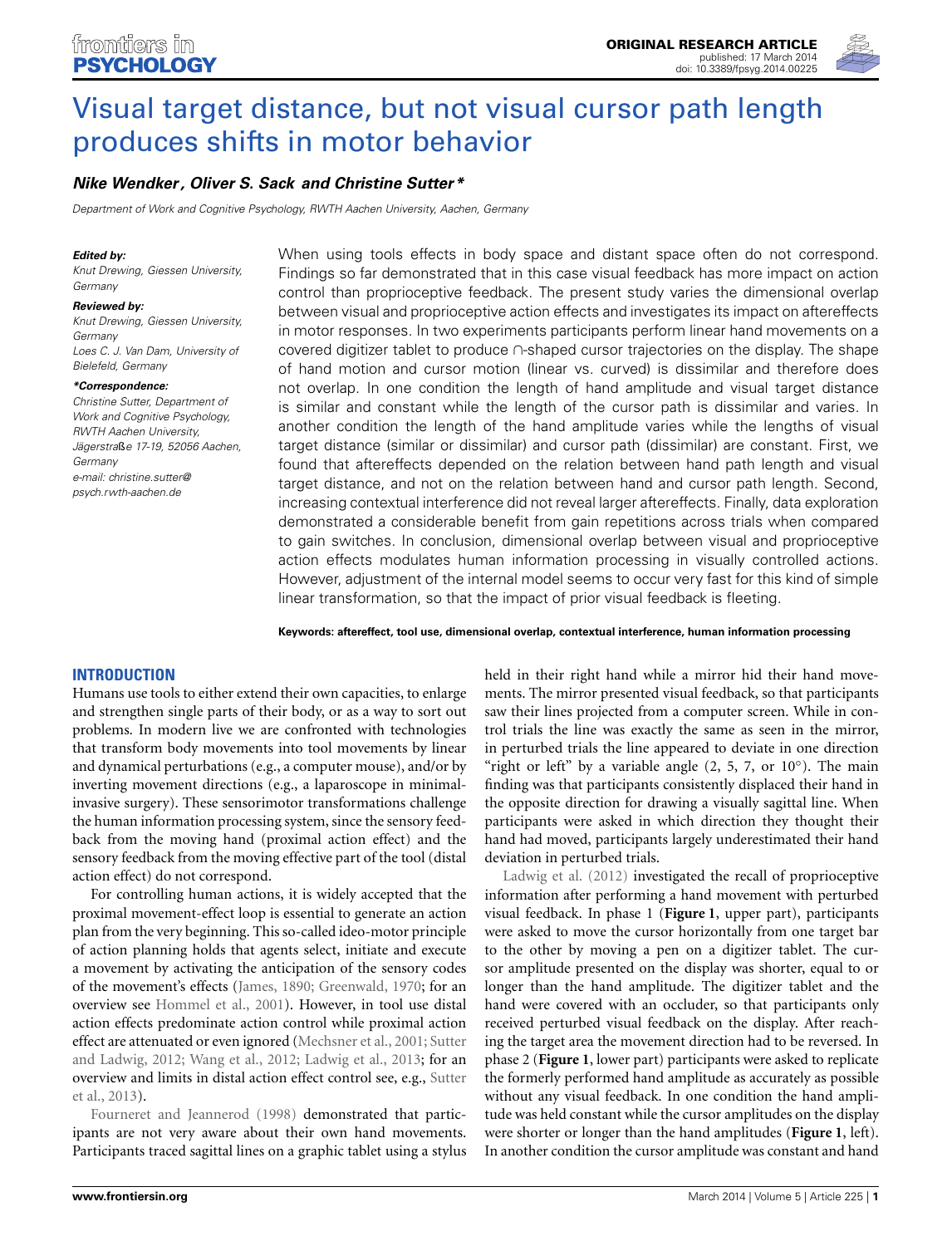

<span id="page-1-0"></span>amplitudes were shorter or longer (**[Figure 1](#page-1-0)**, right). In control trials in each condition hand and cursor amplitudes were equal.

In untransformed trials participants replicated movements very accurately. In perturbed trials hand amplitudes prominently shifted, influenced by the formerly received visual feedback. When participants had seen shorter (longer) cursor amplitudes the replicated hand amplitudes were accordingly shorter (longer). These shifts occurred in constant and varying hand amplitudes, but they were more pronounced when proximal effects varied. That means visual information from phase 1 biased motor replications in phase 2. The authors interpreted the shifts as a visual aftereffect. Common coding approaches (e.g., [Prinz, 1997;](#page-9-10) [Hommel et al., 2001](#page-9-2)) propose that sensory information from perceived actions and intended actions are coded and stored in a common representational domain. As a result of this, sensory information from different senses is likely to interact and to affect subsequent action control. The findings by [Ladwig et al.](#page-9-9) [\(2012](#page-9-9)) demonstrate this kind of cross talk in terms of visual aftereffects. Because, if visual information from phase 1 could have been completely ignored in motor replication (phase 2), then inaccuracy in motor replications should have been independent from the visu[al information in phase 1. But this was not the case.](#page-9-9) Ladwig et al. [\(2012](#page-9-9), [2013\)](#page-9-6) observed a systematic pattern of under- and overshoots that depended on the length of the formerly seen cursor amplitudes: When participants had seen shorter (longer)

cursor amplitudes (phase 1) the replicated hand amplitudes in phase 2 were accordingly shorter (longer). This pattern was even observed for constant hand amplitudes but varying cursor amplitudes. In this condition, replicated hand movements could have been performed without any corrections of the previouslyused motor program [\(Wolpert and Flanagan, 2001\)](#page-9-11). That motor replications were still influenced from the formerly perceived visual information speaks in favor of the common representational domain of sensory information from perceived actions and intended actions (e.g., [Prinz, 1997](#page-9-10); [Hommel et al.](#page-9-2), [2001\)](#page-9-2).

Furthermore, the theory of event coding and the dimensional overlap model [\(Kornblum et al.](#page-9-12), [1990;](#page-9-12) [Kornblum and Lee](#page-9-13), [1995](#page-9-13); [Hommel et al., 2001](#page-9-2)) assume that when perceptual stimuli share some features with planned actions, these stimuli can either foster those actions or interfere with them depending on their similarity. Dimensional overlap is treated as a dichotomous variable and describes the match or mismatch between stimulus (S) and response (R) along functionally separable object dimensions [\(Kornblum and Lee, 1995](#page-9-13)). Orientation, size and shape are object dimension, whereas "vertical," "long," or "curved" are features on those dimensions [\(Treisman and Gelade, 1980\)](#page-9-14). The impact of the dimensional overlap on aftereffects was investigated in a second condition [\(Ladwig et al.](#page-9-9), [2012](#page-9-9)). The horizontal hand motion on the tablet produced a vertical cursor motion on the display. The orientation of hand and cursor motion did not longer overlap (horizontal vs. vertical), and this resulted in smaller aftereffects when compared to the condition in which the orientation of hand and cursor motion did overlap (both horizontal).

The aim of the present study is to further investigate the impact of dimensional overlap on aftereffects in motor replications. For this we adapt the task introduced by [Ladwig et al.](#page-9-9) [\(2012\)](#page-9-9). Again, participants move the cursor on the display from a start position to a target, but now the cursor motion follows the shape of an inverted U while the hand motion still follows a straight horizontal line (**[Figure 3](#page-3-0)**, upper part). In the condition *perturbed cursor motion* (**[Figure 3](#page-3-0)**, left) the length between start and target area (= visual target distance) and the length of the hand motion are similar and remain constant. The variable length (short, middle, long) and the shape of the cursor trajectory (∩-shaped) are dissimilar from the horizontal hand motion. When features are similar (dissimilar), then dimensions do (not) overlap. In the condition *perturbed hand motion* (**[Figure 3](#page-3-0)**, right) the constant visual target distance and the variable length of the hand motion are similar (middle) or dissimilar (short, long). The constant length and shape of the cursor trajectory are dissimilar from the varying horizontal hand motion. In phase 2 participants replicate the formerly performed hand amplitude (**[Figure 3](#page-3-0)**, lower part).

The variation of length and shape of hand and cursor motion decouples two different relations in visually controlled aiming movements: First, the relation between hand motion and cursor motion (dissimilar length and dissimilar shape). And second the relation between hand motion and visual target distance (similar or dissimilar length and similar shape). The experimental variations of the dimensions shape and length, and their dimensional overlap in phases 1 and 2 are depicted in **[Table 1](#page-2-0)**.

Thus, the first hypothesis (H1) concerns the dimensional overlap and its impact on aftereffects. H1a: If it is the relation between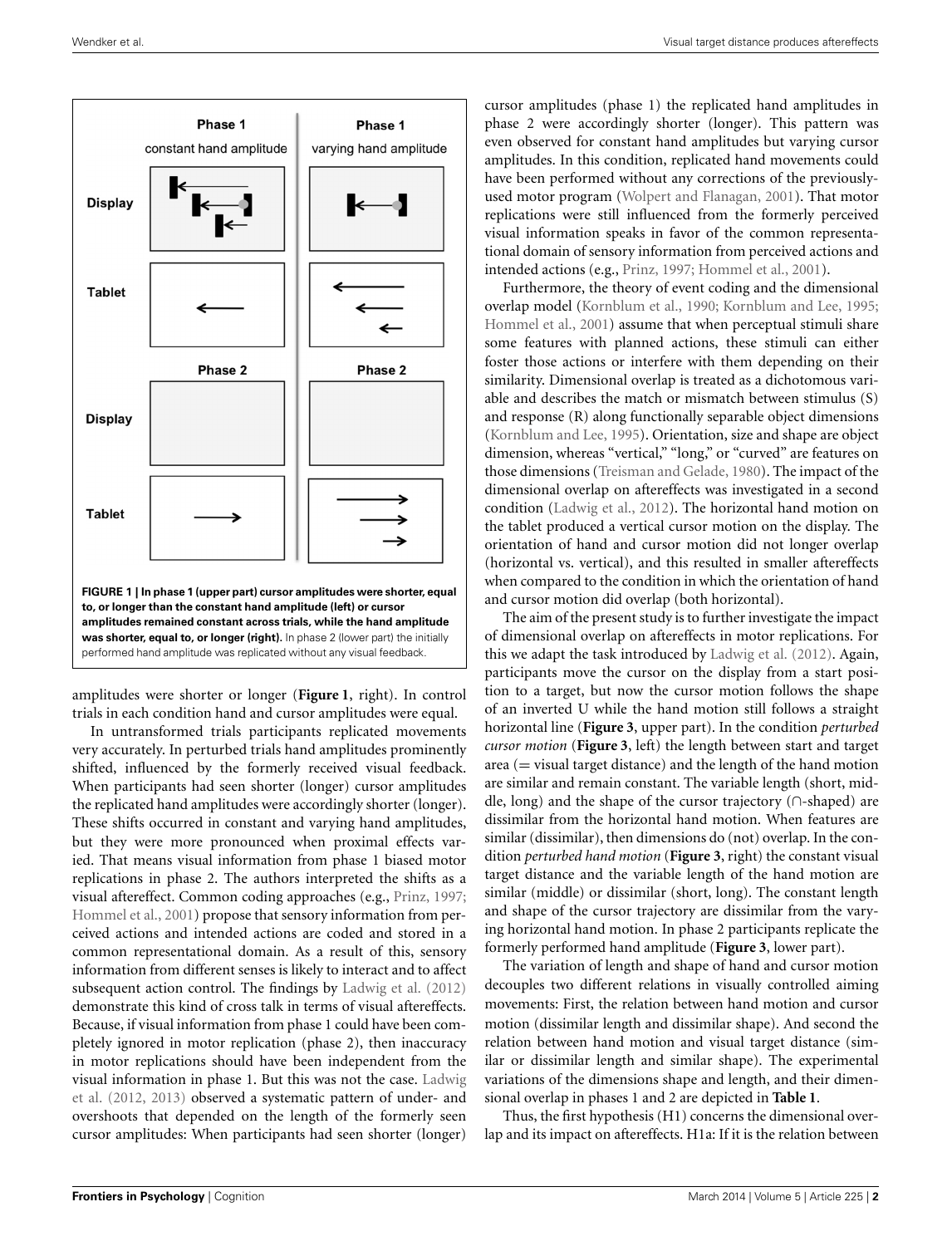<span id="page-2-0"></span>**Table 1 | The experimental variations of the dimensions shape and length, and their dimensional overlap in phases 1 and 2 ("=", similar; i.e., dimension does overlap; "-=", dissimilar; i.e., dimension does not overlap).**



hand motion and cursor motion (dimensions do not overlap) that accounts for the aftereffects, then in both conditions aftereffects should be present in terms of overshoots, since the cursor motion is always longer than the hand motion. Overshoots in motor replications should increase from short to long cursor motions. H1b: However, if it is the relation between hand amplitude and visual target distance (dimensions do overlap), then we do not expect any aftereffects in the condition with perturbed cursor motions. In the condition with perturbed hand motions (dimensions do or do not overlap) aftereffects should follow the same pattern as observed by [Ladwig et al.](#page-9-9) [\(2012\)](#page-9-9). When the visual target distance is shorter (longer) than the hand amplitude, participants should undershoot (overshoot). Therefore, we do not expect any aftereffects when the relation is 1:1. The ideo-motor principle [\(James,](#page-9-0) [1890](#page-9-0); [Greenwald, 1970](#page-9-1)) would predict the same pattern of results as H1b. Actions are cognitively represented with respect to the goal of the action, not with respect to the way we achieve the action's goal. In this sense, the relation between hand amplitude and visual target distance (H1b) should be more important for controlling actions than the relation between hand amplitude and cursor path length (H1a).

The second hypothesis (H2) considers the impact of the context in phase 1 on aftereffects in motor replications (phase 2). The context[ual interference effect](#page-9-16) [\(Magill and Hall](#page-9-15)[,](#page-9-16) [1990](#page-9-15)[;](#page-9-16) Guadagnoli and Lee, [2004\)](#page-9-16) describes a benefit for (motor) skill acquisition when tasks are presented in blocked practice condition, but a disadvantage on retention and transfer, and the other way around for the random practice condition. The reason for this seems to be due to the simple and automated (learning a task in one context blocked practice blocks) vs. elaborated (learning a task in multiple contexts—random practice blocks) cognitive processing when learning a task. In our experiments, the task irrelevant visual feedback in phase 1 can be considered as the context in which the motor task is performed. In Experiment 1 we present two small, randomized blocks of trials in which three different gains perturb either the cursor motion (one block: cursor motion varying,

hand motion constant) or the hand motion (another block: hand motion varying, cursor motion constant). In Experiment 2 we present the same trials of perturbed cursor or hand motions as in Experiment 1 but randomly mixed within a block. We assume that participants in Experiment 1 may, at least implicitly realize that one aspect of the task in phase 1 remains constant within a block, either the hand motion or the cursor motion. The motion constancy and the smaller set size of contexts to be learned in Experiment 1 should lead to smaller aftereffects when compared to Experiment 2 in either both conditions (H2a) or in the condition with perturbed hand motions only (H2b).

Finally, we explore the following research question how experience shapes subsequent motor behavior. Prior reaching a familiarized visual target reduced subsequent reaching variability for this target position, but also reduced subsequent reaching accuracy for other target positions [\(Verstynen and Sabes](#page-9-17), [2011](#page-9-17)). In other words, performance in target repetitions is better than in target switches. This makes perfect sense. Movements are usually pre-programmed with the previously-used internal model [\(Wolpert and Flanagan, 2001\)](#page-9-11). When sudden changes (e.g., a gain change) occur, the motor system compensates for and adapts to these changes by modifying the pre-programmed action during movement execution (e.g., [Rieger et al., 2005\)](#page-9-18). Consequently, any error at that time reflects the specification of the preprogrammed movement. In the present experiment, participants did not receive any visual feedback in phase 2. Thus, they were not able to observe the difference between the to-be-replicated hand amplitude and their actual replication. However, this is relevant information for the motor system to adjust the forward model [\(Wolpert and Flanagan, 2001](#page-9-11)). Thus, in the present experiment the forward model can't be adjusted if the gain changes from trial to trial (switch condition). However, if it is repeated, then the repeated closed-loop control in phase 1 function in a way to adjust the internal model. Consequently, the forward model becomes more accurate and smaller aftereffects are expected for gain repetitions than for gain switches.

## **EXPERIMENT 1**

**METHODS**

#### *Apparatus, task, and stimuli*

The experimental setting (**[Figure 2](#page-3-1)**) was the same as used by [Ladwig et al.](#page-9-9) [\(2012\)](#page-9-9). Participants sat in a dimly lit room in front of a DIN-A3 digitizer tablet (WACOM Intuos2, 100 Hz sampling rate). A wooden cover with a curtain prevented direct vision of the digitizer tablet and the participant's hand. In Experiment 1a the experimental tasks and cursor motions were presented on a 22" color CRT display, with a distance of approximately 58 cm between participant and display (Iiyama HM204DT, Vision Master Pr514, 100 Hz refresh rate,  $1024 \times 768$ pixels). Moving the tip of the pen (WACOM Intuos2 Grip Pen) horizontally inside a cut out groove mounted onto the digitizer tablet (width and length of the groove: 0.4 and 50 cm) controlled the cursor on the display. The experimenter sat next to the participant and monitored the log file providing information about participant's performance on a separate display. An Apple Macintosh computer running Matlab software with the Psychophysics Toolbox extension controlled the experiment [\(Kleiner et al., 2007](#page-9-19)).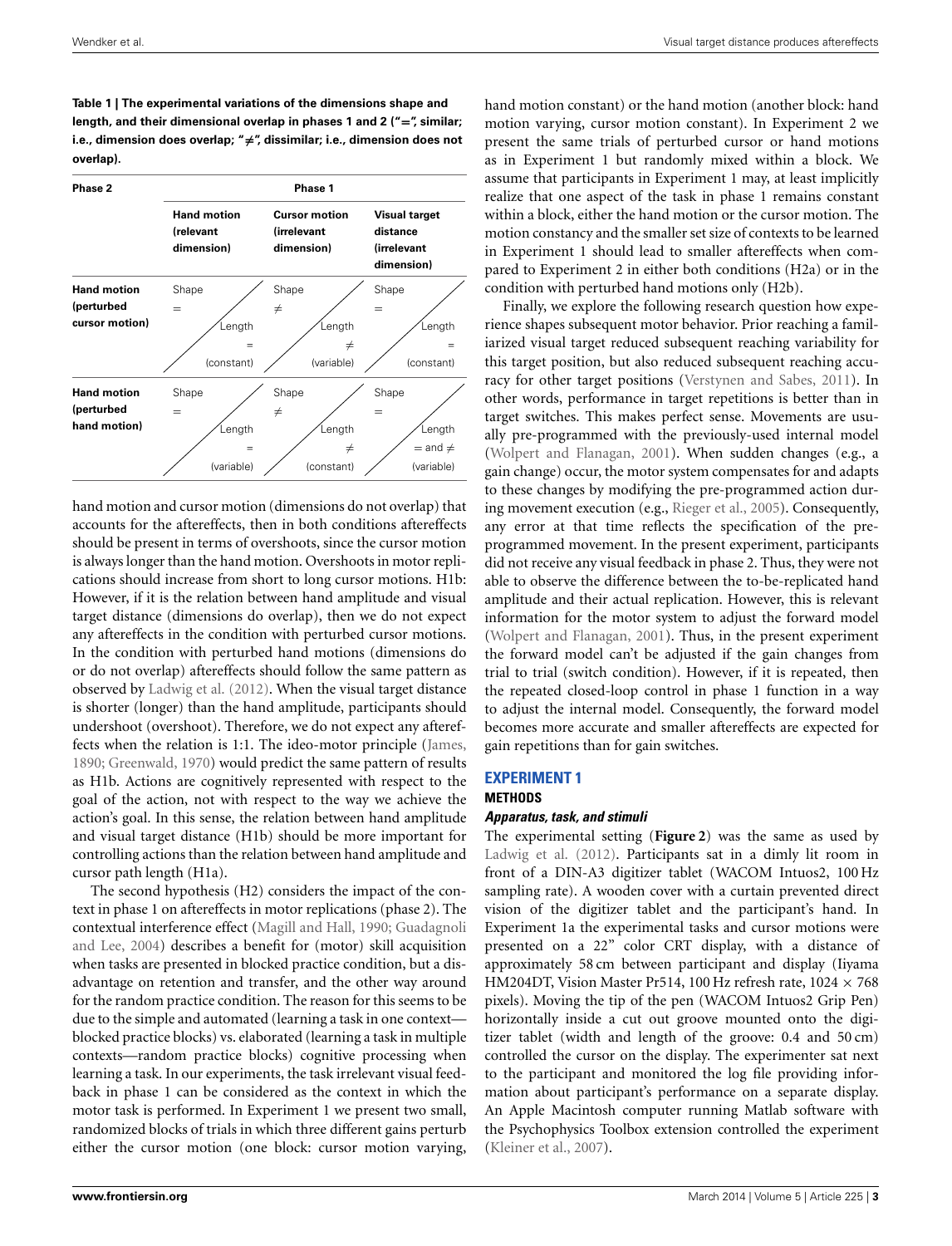

<span id="page-3-1"></span>In phase 1 (**[Figure 3](#page-3-0)**, upper part) of each trial two black dots (circle diameter 5.6 mm each, distance between dots  $50 \text{ mm} =$ visual target distance) and a gray circular cursor (circle diameter 4 mm) appeared on the white screen. The cursor was positioned onto the right dot, and the task in phase 1 required moving it to the dot on the far side as accurately as possible by moving the pen leftward along the groove on the digitizer tablet. The horizontal hand movement produced a ∩-shaped cursor motion on the display (i.e., the upper half of a vertical ellipse). When the cursor had reached the left dot, phase 2 (**[Figure 3](#page-3-0)**, lower part) started: The screen turned blank, and participants had to move the pen back—rightward—without any visual feedback. The task in phase 2 required reproducing the initially performed hand amplitude as accurately as possible. The start position of the cursor on the left side inverted movement directions.

In phase 1 the relation between hand amplitude and cursor path length, and/or between hand amplitude and visual target distance was perturbed by three different gains. **[Figure 3](#page-3-0)** (left) depicts the task for *perturbed cursor motions*. The hand amplitude  $(d = 50 \text{ mm})$  and the visual target distance (minor axis of the ellipse) were 50 mm and remained constant across trials. The constant length of the semi-minor axis (b; Equation 1) and a varying circumference (c; Equation 2 with gain factors 0.5, 1, or 1.5) defined the ellipse. The length of the major axis was approximated (A; Equation 3). Please note, for correctly fulfilling the task the cursor motion followed only the upper half of the vertical ellipse.

$$
b = \frac{d}{2} = 25 \,\mathrm{mm} \tag{1}
$$

$$
c = gain * 240 \,\mathrm{mm} \tag{2}
$$

$$
A \approx \sqrt{\frac{c^2}{2\pi^2} - b^2} \tag{3}
$$

For perturbed cursor motions equations 4–6 present the transformation of the x-coordinates of the pen on the tablet  $(x_p)$  into visual x- and y-coordinates along the ∩-shaped cursor path (*xc* and  $y_c$ ). The length of the major axis and the circumference of the ellipse  $(=$  cursor path length) varied as a function of the applied gain. The relations between hand amplitude (50 mm) and



<span id="page-3-0"></span>were short (25 mm), middle (50 mm), or long (75 mm), while cursor path length and visual target distance remained constant (120 and 50 mm, respectively). In phase 2 (lower part) the initially performed hand amplitude was replicated without any visual feedback.

cursor path length (60, 120, or 180 mm) were 1:0.83, 1:0.42, or 1:0.28, and the relation between hand amplitude and visual target distance (50 mm) was 1:1. In phase 2, when participants were instructed to replicate the initially performed hand amplitude, the reproduction required moving the pen by 50 mm. Thus, the motor reproduction in phase 2 required the recall of the constant motor information from phase 1, while the visual information from phase 1 was irrelevant for solving the task and had to be ignored.

For perturbed cursor motions 
$$
\alpha = \frac{\text{start\_x}_p - x_p}{d} * 180^\circ
$$
  
For perturbed hand motions  $\alpha = \frac{\text{start\_x}_p - x_p}{\text{gain}} * \frac{180^\circ}{d}$  (4)

$$
x_c = start\_x_p - (1 - \cos(\alpha)) * b \tag{5}
$$

$$
y_c = 148 \text{ mm} - \sin(\alpha) * A \tag{6}
$$

where 148 mm defines the horizontal midline of the screen, i.e., the position of the minor axis on the screen.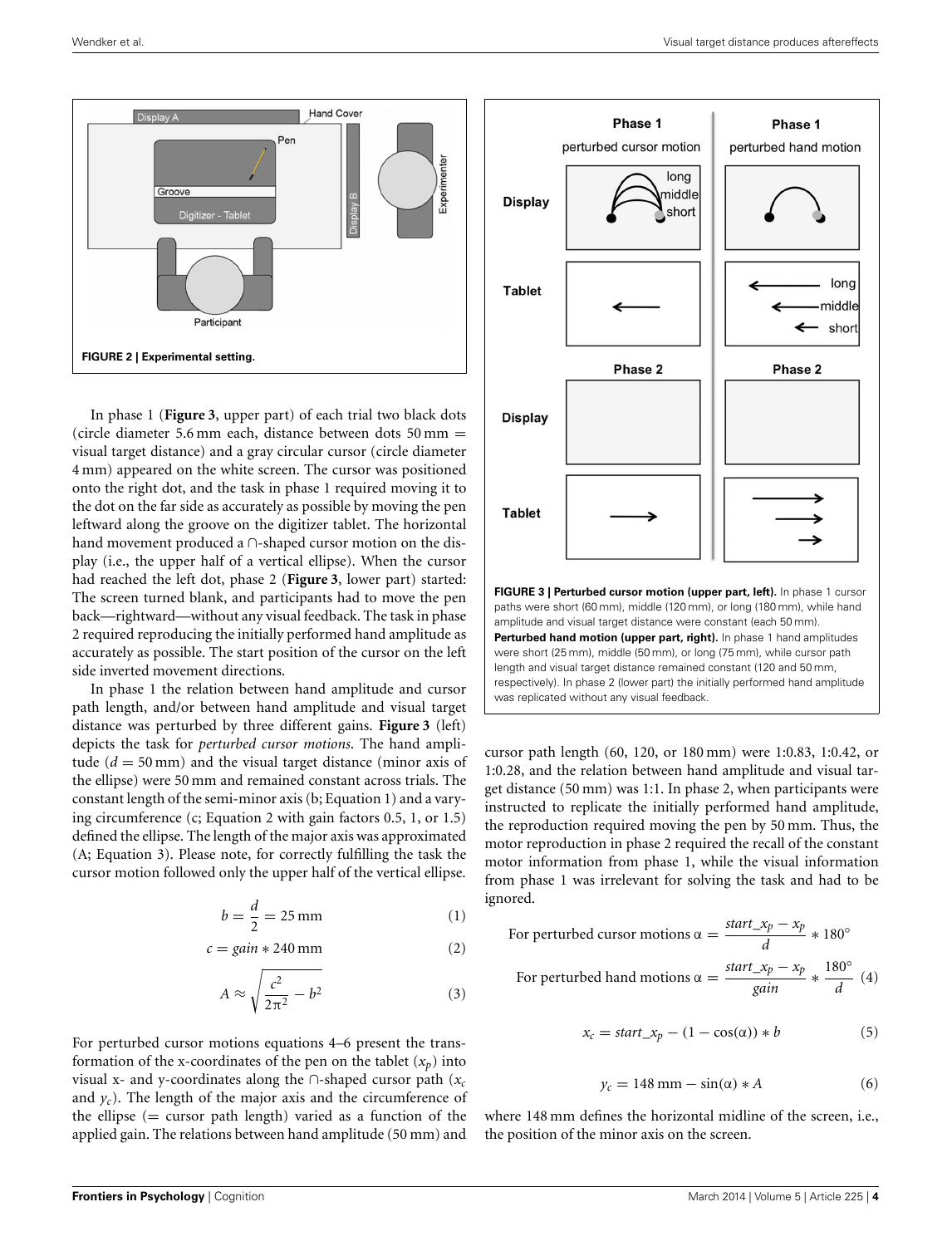**[Figure 3](#page-3-0)** (right) depicts the task for *perturbed hand motions*. The visual target distance (minor axis of the ellipse) was again constant across trials. The constant length of the semi-minor axis (b; Equation 1) and the constant circumference (c; Equation 2 with gain factor 1) defined the ellipse. The length of the major axis was approximated (A; Equation 3). Equations 4–6 present the transformation of the x-coordinates of the pen on the tablet (*xp*) into visual x- and y-coordinates along the ∩-shaped cursor path  $(x_c$  and  $y_c$ ). The elliptical cursor path remained constant and the hand amplitude varied as a function of the applied gain. The relations between hand amplitude (25, 50, or 75 mm) and cursor path length (120 mm) were 1:0.21, 1:0.42, or 1:0.63, and the relations between hand amplitude and visual target distance (50 mm) were 1:0.5, 1:1, or 1:1.5.

In phase 2, when participants were instructed to replicate the initially performed hand amplitude, the reproduction required moving the pen by 25, 50, or 75 mm. Thus, motor replications of hand amplitudes in phase 2 required the recall of varying motor information from phase 1, while the visual information from phase 1 was irrelevant for solving the task and had to be ignored.

The combination of hand amplitude  $(= 50 \text{ mm})$ , cursor path length  $(= 120 \text{ mm})$  and visual target distance  $(= 50 \text{ mm})$ appeared in both conditions of perturbed cursor motions and perturbed hand motions, and were considered as control trials.

In Experiment 1b we did not provide any visual feedback on the display. Comparing results of conditions with and without feedback should clarify the impact of visual feedback on observed deviations. If visual feedback in phase 1 induced deviations in phase 2, then the hypothesized pattern of over- and undershoots should occur in Experiment 1a, but not in Experiment 1b.

A second experimenter sat opposite the participant. A perforated plastic plate (size  $255 \times 255$  mm) was attached to the experimenter's side of the cut out groove. Two plastic blocks  $(95 \times 15 \times 9 \text{ mm})$  adjusted to the plate functioned as barriers and restricted the distance of the hand movement. All other materials were the same as in Experiment 1a.

In phase 1 of each trial a second experimenter adjusted both plastic barriers on the plate 25, 50, or 75 mm apart. The participant moved the pen along the groove from the right barrier to the left barrier. After movement initiation the experimenter removed the right barrier. When the pen had reached the left barrier, phase 2 started. Participants had to move the pen rightward to reproduce the initially performed hand amplitude of 25, 50, or 75 mm as accurately as possible. The start position of the pen on the left side inverted movement directions.

#### *Procedure and design*

Experiment 1a consisted of two blocks: In block 1 the path length of cursor motions varied [short (60 mm) vs. middle (120 mm) vs. long (180 mm)]. Cursor motions were always longer than the constant hand motions (50 mm). In block 2 the path length of hand motions varied [short (25 mm) vs. middle (50 mm) vs. long (75 mm)]. Hand motions were always shorter than the constant cursor motions (120 mm). The order of blocks was counterbalanced across participants. Participants were randomly assigned to movement directions.

Each block consisted of 45 trials (three gains with 15 repetitions each, randomly presented) and another six trials presented in advance of each block in order to familiarize subjects with the task (the same three gains as used in the experimental trials with two repetitions each, randomly assigned).

Before a block started, participants were instructed to move as accurately as possible and to produce continuous and smooth forth and back movements with the pen without interrupting. They were further instructed to reproduce the initially performed hand amplitude in phase 2 as accurately as possible and to monitor their hand motion in phase 1 carefully. At the beginning of each trial, the cursor as well as the start and target dot were presented on the screen. Participants were free to choose a start position within the groove on the tablet. That means, hand and cursor motions were not spatially aligned. A first click of the pen's button unlocked the cursor, and participants moved it to the opposite target dot while receiving continuous visual feedback. When the cursor was positioned on the target dot, participants pressed the pen's button a second time. Then, both dots as well as the cursor disappeared, and participants started the replication of the hand amplitude by reversing the movement direction with the pen. When they thought to have reproduced the initially performed hand amplitude, they finally pressed the pen's button to terminate the trial. Subsequently, a new trial was presented. Summarizing, trials consisted of two phases each: the initial phase with visual feedback (1) and the inverse replication phase without any visual feedback (2). The non-dominant hand rested relaxed on the participants' lap. The experiment lasted about 30 min.

Experiment 1b consisted of one block of 45 trials with hand amplitudes being 25, 50, or 75 mm (three hand amplitudes with 15 repetitions each, randomly presented). Another six trials were presented in advance to familiarize subjects with the task and procedure (the same three gains as used in the experimental trials with two repetitions each, randomly assigned). In this experiment two experimenters were present: the first experimenter fulfilled the same tasks as described for the experimenter in Experiment 1a, the second experimenter was responsible for presenting the trials (see below).

Before Experiment 1b started, participants were instructed to produce continuous and smooth forth and back movements with the pen without interrupting. They were further instructed to reproduce the initially performed hand amplitude in phase 2 as accurately as possible and to monitor their hand motion in phase 1 carefully. At the beginning of each trial, the second experimenter positioned the start barrier next to the pen and the second barrier at a distance of 25, 50, or 75 mm. A trial started with a first click of the pen's button. Then, participants moved the pen to the opposite barrier, while the second experimenter removed the start barrier. When the pen had reached the opposite barrier, participants pressed the pen's button a second time. They reversed the movement direction and started to reproduce the initially performed hand amplitude. When they thought to have reproduced the initially performed hand amplitude, they finally pressed the pen's button to terminate the trial and the second experimenter presented a new trial. The experiment lasted about 20 min.

Experiment 1a was based on a  $2 \times 3$  design with the withinsubject factors *perturbed motion* (cursor motion vs. hand motion) and *length variation* (short vs. middle vs. long). Experiment 1b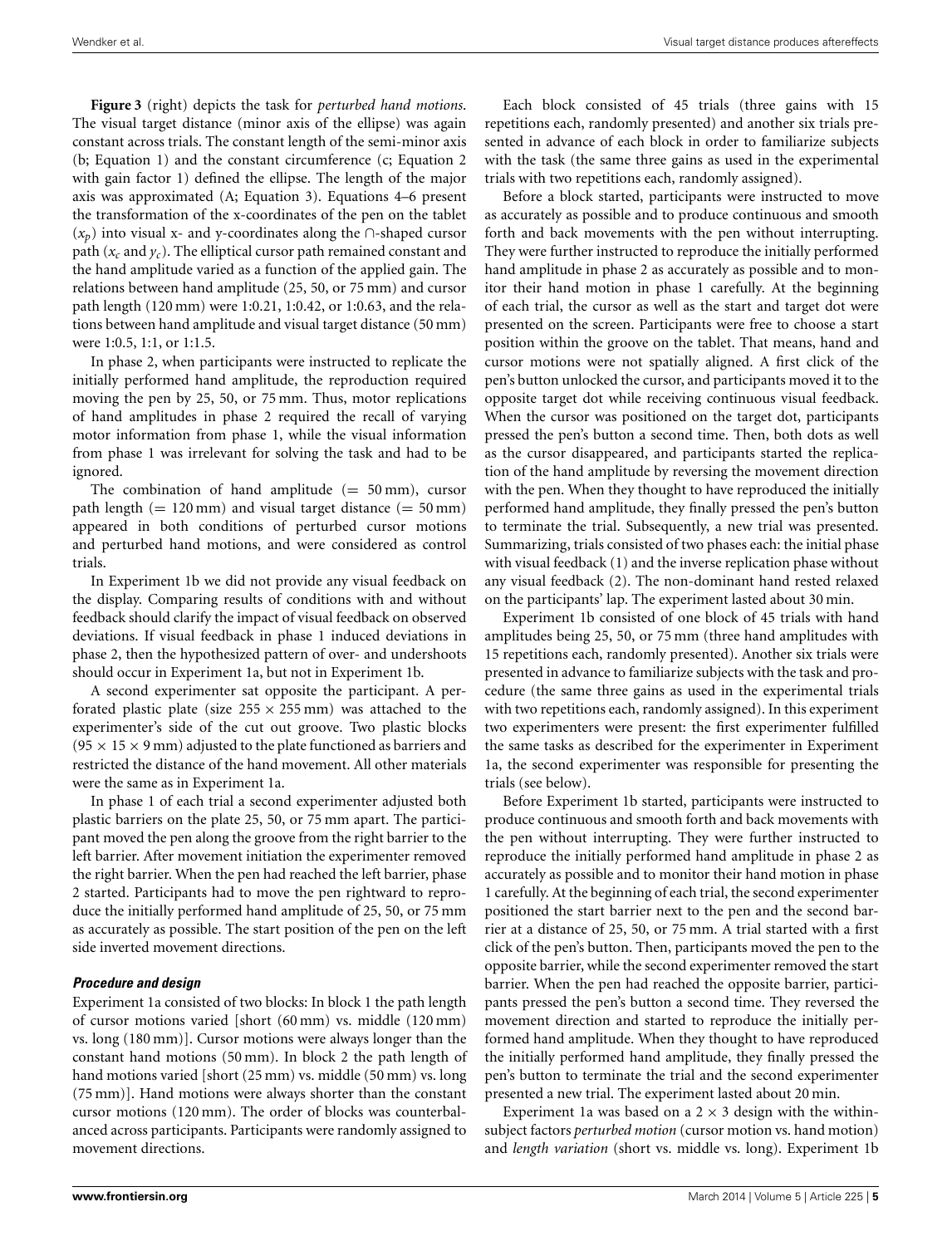served as a control experiment with the within-subject factor *hand amplitude* (25 vs. 50 vs. 75 mm). The dependent variable was the mean estimated amplitude (in %), the gain between the observed replicated hand amplitude and the to-be-replicated hand amplitude (= observed replicated hand amplitude / tobe-replicated hand amplitude ∗ 100). Trials were considered as erroneous and omitted from analyses when the initial movement trajectory was non-continuous (with  $v = 0$  within the initial hand movement) and/or its direction changed, when the initial movement overshot the target area, when the second button click occurred while the cursor was outside the target area and when the observed replicated amplitude was shorter than or equal to 10 mm.

## *Participants*

For Experiment 1a 17 students (4 female) of the RWTH Aachen University, aged from 18 to 31 years  $(M = 24; SD = 4.2)$  volunteered. All participants were right handed, had normal or corrected-to-normal vision and were naïve with respect to the purpose of the experiment. Another 16 students (9 female) of the RWTH Aachen University, aged from 18 to 36 years ( $M = 24$ ;  $SD = 5.1$ ) volunteered for the control experiment (Experiment) 1b). Fourteen of them were right handed, and all of them had normal or corrected-to-normal vision and were naïve with respect to the purpose of the experiment.

#### **RESULTS**

Mean estimated amplitudes (in %) were calculated for error-free trials [error rates at 4.7% (Experiment 1a) and 8.3% (Experiment 1b)]. First, we analyzed data from Experiment 1a using a 2 (*perturbed motion:* cursor motion vs. hand motion)  $\times$  3 (*length variation*: short vs. middle vs. long) analysis of variance for repeated measurements (ANOVA). Second, we compared replicated hand amplitudes with and without visual feedback in phase 1 (Experiment 1a, perturbed hand motion vs. Experiment 1b) by using a two-factorial ANOVA for repeated measurements with the within-subject factor hand amplitude (25 vs. 50 vs. 75 mm) and the between subject factor visual feedback (with vs. without visual feedback in phase 1).

**[Figure 4](#page-5-0)** depicts the results for blocks with perturbed cursor motions (squares) and perturbed hand motions (black triangles). The ANOVA revealed a significant main effect for the factors *perturbed motion*  $[F_{(1, 32)} = 14.35; p < 0.01, \eta^2 = 0.47]$  and *length variation*  $[F_{(2, 32)} = 41.70; p < 0.01, \eta^2 = 0.72]$ , and their significant interaction  $[F_{(2, 32)} = 42.10; p < 0.01, \eta^2 = 0.73]$ .<br>For perturbed cursor motions (**Figure 4**, squares)

For perturbed cursor motions (**[Figure 4](#page-5-0)**, observed hand amplitudes (phase 2) did not differ from the to-be-replicated hand amplitudes (phase 1: 50 mm). That means for all cursor path lengths (phase 1: 60, 120, or 180 mm) replications were very accurate ( $M = 102\%$  (0.96 mm) vs. 103%  $(1.77 \text{ mm})$  vs. 106%  $(2.37 \text{ mm})$ ; *t*-tests not significant with  $p$ 's > 0.16). Perturbed hand motions (**[Figure 4](#page-5-0)**, black triangles) were most accurate when in phase 1 the visual target distance (50 mm) was equal to the performed hand amplitude (50 mm), although observed hand amplitudes deviated from the to-be-replicated hand amplitudes  $[M = 105\% (2.60 \text{ mm}); t_{(16)} = 2.66; p < 0.05]$ . When in phase 1 the hand amplitude was short (25 mm), in



<span id="page-5-0"></span>

phase 2 significant overshoots occurred  $[M = 133\% (8.17 \text{ mm});$  $t_{(16)} = 6.23$ ;  $p < 0.01$ ]. When in phase 1 the hand amplitude was long (75 mm), in phase 2 significant undershoots occurred [*M* = 96% (−3.54 mm); *t*(16) = −3.21; *p* < 0.01].

Second, **[Figure 4](#page-5-0)** depicts the results for replicated hand amplitudes with (black triangles) and without (gray triangles) visual feedback in phase 1. In Experiment 1b observed hand amplitudes deviated from the to-be-replicated hand amplitudes when the hand amplitude in phase 1 was short or middle [25 mm:  $M = 128\%$  (6.83 mm),  $t_{(15)} = 9.10$ ;  $p < 0.01$ ; 50 mm: 109%  $(4.92 \text{ mm})$ ,  $t_{(15)} = 4.42$ ;  $p < 0.01$ ]. Replications were accurate when the hand amplitude in phase 1 was long [75 mm:  $M = 103\%$  (2.76 mm); n.s.]. The ANOVA revealed a significant main effect of the factor hand amplitude  $[F_{(2, 62)} = 101.48;$  $p < 0.01$ ;  $\eta^2 = 0.76$ ] and a significant interaction with the factor visual feedback  $[F_{(2, 62)} = 3.93; p < 0.05; \eta^2 = 0.11]$ . That means replicated amplitudes without visual feedback in phase 1 were more accurate and did not undershoot when compared with replicated amplitudes with visual feedback in phase 1. Consequently, the increased inaccuracy observed in replicated amplitudes with visual feedback in phase 1 can be interpreted as visual aftereffects.

#### **DISCUSSION**

In this experiment we asked about the impact of dimensional overlap on aftereffects in motor replications. In the condition *perturbed cursor motion* we did not find any aftereffects. That means the variation of cursor path length did not induce aftereffects. Aftereffects occurred in the condition *perturbed hand motion* only. Considering our first hypothesis the results confirm H1b: Aftereffects vary as a function of the relation between hand path length and visual target distance, and not with respect to the relation between hand and cursor path length. Two conclusions can be drawn from these findings: First, the dimensional overlap modulated aftereffects. Concerning the dimension shape, hand motion (phases 1 and 2) and visual target distance (phase 1) did overlap, but hand motion (phases 1 and 2) and cursor motion (phase 1) did not overlap. Consequently, visual aftereffects appeared from length variations between hand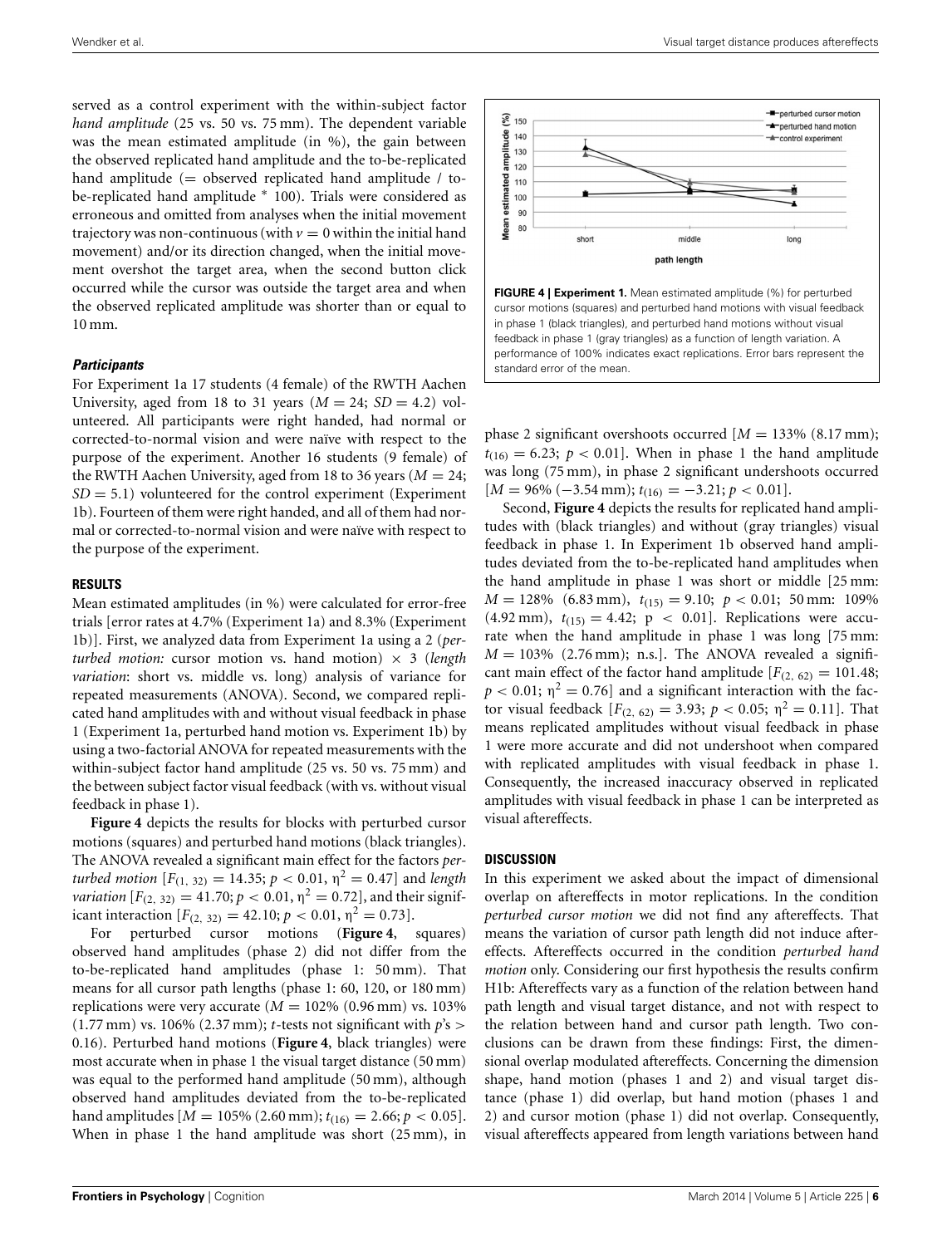path length and visual target distance, but not from cursor path length variations. However, the restrictions of measuring deviations along the x-axis only will be discussed later in more detail.

Second, manual actions are pre-programmed on the basis of target amplitude and target width (Fitts' law; [Fitts](#page-9-20), [1954](#page-9-20)). In other words, they are cognitively represented with respect to t[he action's goal](#page-9-2) [\(James](#page-9-0)[,](#page-9-2) [1890](#page-9-0)[;](#page-9-2) [Greenwald](#page-9-1)[,](#page-9-2) [1970](#page-9-1)[;](#page-9-2) Hommel et al., [2001\)](#page-9-2). In our task (phase 1), target amplitude was the distance between start dot and target dot. Thus, our finding also supports the notion of the ideo-motor principle and action effect account [\(James](#page-9-0), [1890;](#page-9-0) [Greenwald](#page-9-1), [1970;](#page-9-1) [Hommel et al.,](#page-9-2) [2001](#page-9-2)). The present experimental setting, more generally speaking every visual target presentation, does not allow distinguishing between both conclusions. This point will also be discussed later.

Furthermore, aftereffects in the condition *perturbed hand motion* (8, 3, and –4 mm; range 12 mm) are considerably smaller than that obtained in a similar condition by [Ladwig et al.](#page-9-9). [\(2012;](#page-9-9) **[Figure 3](#page-3-0)**, asterisks: 24, 7, and –8 mm; range 32 mm). There is a simple explanation for this. Hand path length and visual target distance in the present experiment is 50 mm (1:1 condition) and therefore shorter compared to the 120 mm amplitude used by [Ladwig et al.](#page-9-9) [\(2012](#page-9-9)). If one accounts for the amplitudes the ratio between the range of aftereffects and the hand amplitude remains nearly the same (12/50 and 32/120 with ratios being 0.24 and 0.27, respectively). Consequently, it makes sense that we find in the present experiment smaller aftereffects for the smaller hand amplitudes.

## **EXPERIMENT 2**

## **METHODS**

## *Stimuli, design, and procedure*

These were the same as in Experiment 1, except for the constancy of either cursor or hand motion and set size of presented trials per block. Instead of the blocked presentation of trials with perturbed cursor motion (one block, set size: 3) or hand motion (another block, set size: 3), we presented trials with perturbed cursor motions and perturbed hand motions randomly within a block (set size: 5) to increase contextual interference. The two blocks consisted of 48 trials each (the same  $2 \times 3$  combinations of perturbed motion and length variation as in Experiment 1 with 8 repetitions each, randomly presented) and another six trials presented in advance of each block in order to familiarize subjects with the task (the same  $2 \times 3$  combinations of perturbed motion and length variation as used in the experimental trials with one repetition each, randomly assigned). The experiment lasted 30 min.

#### *Participants*

Another 14 students (5 female) of the RWTH Aachen University, aged from 17 to 34 years  $(M = 26; SD = 4.5)$  volunteered for the experiment. All but one participant were right handed. All participants had normal or corrected-to-normal vision and were naïve with respect to the purpose of the experiment.

#### **RESULTS**

Again, mean estimated amplitudes (in %) were calculated for error-free trials (error rate at 11.6%) and analyzed using a 2 (*perturbed motion:* cursor motion vs. hand motion) × 3 (*length variation*: short vs. middle vs. long) ANOVA for repeated measurements. Additionally, we compared replicated hand amplitudes with and without visual feedback in phase 1 (Experiment 2, perturbed hand motion vs. Experiment 1b) by using a twofactorial ANOVA for repeated measurements with the withinsubject factor hand amplitude (25 vs. 50 vs. 75 mm) and the between subject factor visual feedback (with vs. without visual feedback in phase 1).

**[Figure 5](#page-6-0)** depicts the results for blocks with perturbed cursor motions (squares) and perturbed hand motions (triangles). The ANOVA revealed significant main effects for the factors *perturbed motion*  $[F_{(1, 13)} = 20.42; p < 0.01, \eta^2 = 0.61]$  and *length variation*  $[F_{(2, 26)} = 33.02; p < 0.01, \eta^2 = 0.71]$ , and their significant interaction  $[F_{(2, 26)} = 32.18; p < 0.01, \eta^2 = 0.71].$ 

For perturbed cursor motions (**[Figure 5](#page-6-0)**, squares) observed hand amplitudes (phase 2) were quite accurate and did not differ from the to-be-replicated hand amplitudes (phase 1: 50 mm). That means the variation of cursor path length (phase 1: 60, 120, or 180 mm) did not induce any aftereffects  $[M = 109\%]$ (4.40 mm) vs. 107% (3.56 mm) vs. 108% (4.08 mm); *t*-tests not significant with *p*'s > 0.058]. Perturbed hand motions (**[Figure 5](#page-6-0)**, triangles) were very accurately replicated when the tobe-replicated hand amplitude (phase 1) was 50 mm  $[M = 105\%]$ (2.66 mm); n.s.]. When in phase 1 the to-be-replicated hand amplitude was short (25 mm), significant overshoots occurred in phase 2  $[M = 141\% (10.47 \text{ mm}); t_{(13)} = 4.95; p < 0.01].$ When in phase 1 the to-be-replicated hand amplitude was long (75 mm), significant undershoots occurred in phase  $2 \mid M =$ 93% (−5.74 mm);  $t_{(13)} = -2.75$ ;  $p < 0.05$ ]. Again, we compared replicated hand amplitudes with and without visual feedback in phase 1 (Experiment 2, perturbed hand motion vs. Experiment 1b). The ANOVA revealed a significant main effect of the factor hand amplitude [ $F_{(2, 56)} = 83.71$ ;  $p < 0.01$ ; η<sup>2</sup> = 0.74] and a significant interaction with the factor visual feedback  $[F(2, 56) =$ 8.47;  $p < 0.01$ ;  $\eta^2 = 0.23$ . That means replicated amplitudes without visual feedback in phase 1 were more accurate and did



<span id="page-6-0"></span>**FIGURE 5 | Experiment 2.** Mean estimated amplitude (%) for perturbed cursor motions (squares) and perturbed hand motions (triangles) as a function of length variation. A performance of 100% indicates exact replications. Error bars represent the standard error of the mean.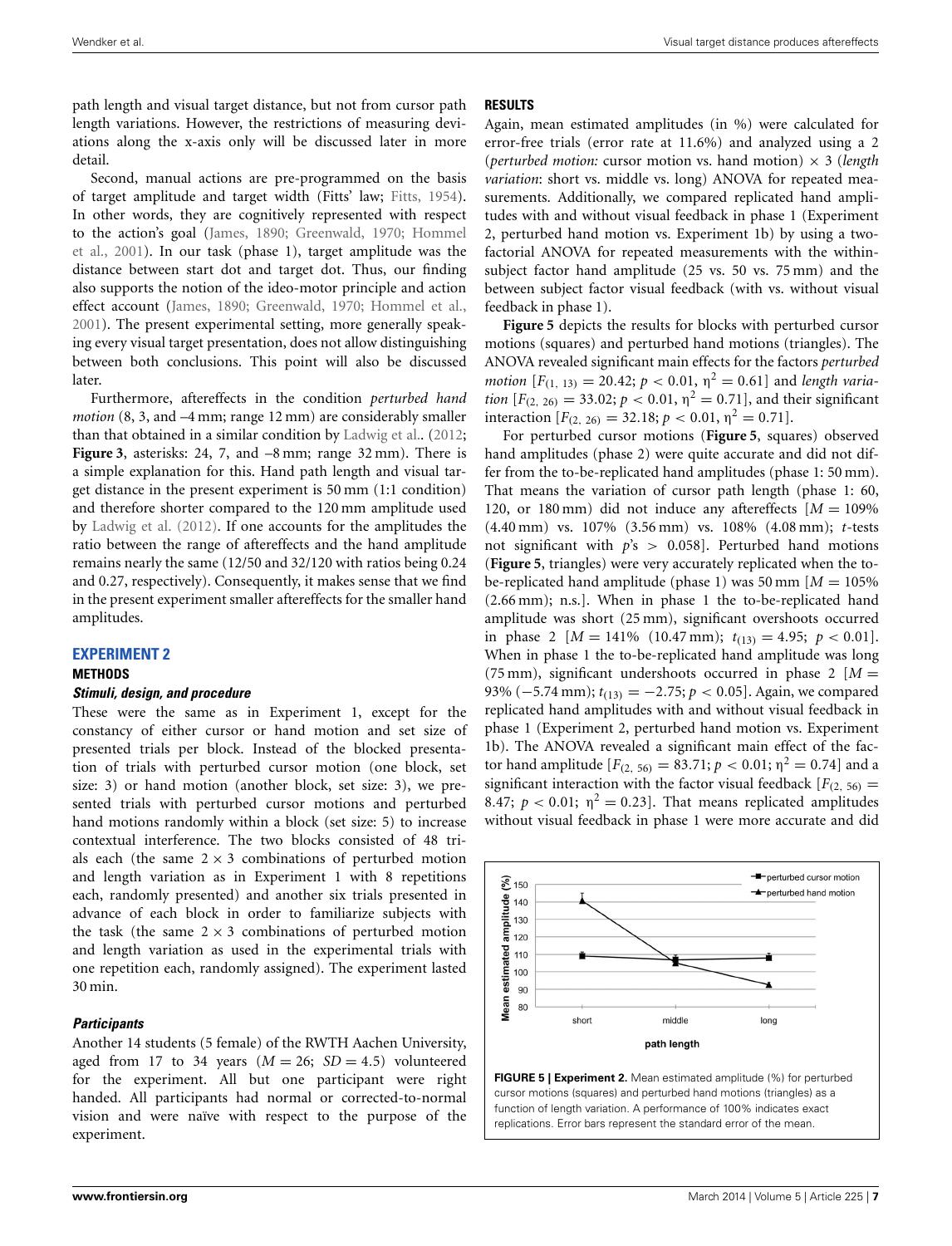not undershoot when compared with replicated amplitudes with visual feedback in phase 1. Again, this proofs that the increased inaccuracy observed in replicated amplitudes with visual feedback in phase 1 are visual aftereffects.

Further analyses were done to investigate the impact of contextual interference (lower in Experiment 1 than in Experiment 2) on aftereffects in motor replications. For the conditions perturbed cursor motions and perturbed hand motions estimated amplitudes (%) were analyzed separately using a 2 [*contextual interference:* low (Experiment 1) vs. high (Experiment 2)] × 3 (*length variation*: short vs. middle vs. long) mixed ANOVA for repeated measurements. For perturbed cursor motions the analysis did not reveal any significant main effect or interaction (all *p*'s > 0.28). For perturbed hand motions the ANOVA confirmed the significant main effect of the factor *length variation*  $[F_{(2, 58)} = 87.74;$  $p < 0.01$ ,  $\eta^2 = 0.75$ ]. Other effects did not reach significance  $(p > 0.24)$ .

To address our research question of how experience shapes subsequent motor behavior we comprised data from both experiments, since aftereffects did not differ between them. Data were analyzed separately for the conditions *perturbed cursor motion* and *perturbed hand motion*. For perturbed cursor motions (24% repetition trials, 76% switch trials) the 2 (*path length switch*: repetition vs. switch)  $\times$  3 (*length variation*) ANOVA for repeated measurements did not reveal any significant main effects or interaction (all  $p's > 0.27$ ). For perturbed hand motions (27%) repetition trials, 73% switch trials) the ANOVA confirmed the significant main effect of the factor *length variation*  $[F_{(2, 50)}]$ 53.92;  $p < 0.01$ ,  $\eta^2 = 0.68$ ] and a significant interaction between *length variation* and *path length switch*  $[F_{(2, 50)} = 10.31; p < 0.01$ ,  $\eta^2 = 0.29$ . The main effect *path length switch* was not significant  $(p = 0.15)$ . **[Figure 6](#page-7-0)** depicts the results for the condition with perturbed hand motions. There are switch costs for path length changes that result in larger aftereffects [**[Figure 6](#page-7-0)**, dashed line; 139% (10.0 mm), 106% (3.1 mm), and 95% (−3.8 mm); range 44% (13.8 mm)] compared to path length repetitions [**[Figure 6](#page-7-0)**, solid line; 129% (7.4 mm), 108% (4.0 mm), and 97% (−2.2 mm); range 32% (9.6 mm)].

#### **DISCUSSION**

Again, we did not find any aftereffects in the condition *perturbed cursor motion*. But in the condition *perturbed hand motion* replications in phase 2 varied as a function of visual target distance. The finding replicates the pattern of results from Experiment 1, and supports hypothesis 1b once more.

In our second hypothesis we assumed that the motion constancy and the smaller set size in Experiment 1 would benefit motor replications in phase 2, and predicted smaller aftereffects in Experiment 1 than in Experiment 2. Although the data show a numerical increase in aftereffects the way we predicted, differences were not statistically significant. We will open a deeper discussion on that in the following section.

Finally, data exploration concerning a performance benefit in gain repetitions revealed a significant reduction of aftereffects for repetitions compared to switches. The pattern of results is similar to that found by [Verstynen and Sabes](#page-9-17) [\(2011\)](#page-9-17), who demonstrated the adaptation benefit for angular deviations. However, the task of the present experiment did not address adaptation.



<span id="page-7-0"></span>Remember, participants did not receive any visual feedback in phase 2, where they had to replicate the hand amplitude from phase 1 as accurately as possible. It is known that movements are usually pre-programmed with the previously-used internal model [\(Wolpert and Flanagan](#page-9-11), [2001](#page-9-11)). Deviations between predicted and actual outcome reflect the specifications of the pre-programmed movement, and are usually corrected online when they become apparent. In this way, the forward model is continuously adjusted. We assumed that gain repetitions, and more specifically the closed-loop control in phase 1 functioned in a way to adjust the internal model. This seemed to be the case and smaller aftereffects occurred for gain repetitions than for gain switches.

## **GENERAL DISCUSSION**

The aim of the present study was to investigate the contribution of dimensional overlap on aftereffects in motor replications. The task, adapted from [Ladwig et al.](#page-9-9) [\(2012\)](#page-9-9) was to move a cursor on the display from a start position to a target. The cursor motion followed the shape of an inverted U while the hand motion followed a straight horizontal line (phase 1). Then movement direction had to be inverted to replicate the formerly performed hand amplitude on the return without visual feedback (phase 2). The variation of length and shape of hand and cursor motion in phase 1 decoupled two different relations in visually controlled aiming movements (**[Table 1](#page-2-0)**): First, the relation between hand motion and cursor motion (dissimilar length and dissimilar shape = dimensions did not overlap), and second, the relation between hand motion and visual target distance [similar or dissimilar length (dimension did or did not overlap) and similar shape (dimensional overlap)].

Both experiments confirm that aftereffects occur when dimensions between visual and proprioceptive action effects overlap. Thus, when the shape of hand motion and visual target distance was similar, and the hand path length (in phase 1) was shorter (longer) than the visual target distance, participants overshot (undershot) in phase 2. This pattern of aftereffects in terms of systematic over- and undershoots was observed in several studies by [Ladwig et al.](#page-9-9) [\(2012,](#page-9-9) [2013](#page-9-6)) for motor responses. In their experiments, even though the hand amplitude was constant, the varying cursor amplitude in phase 1 produced aftereffects in phase 2. In this condition movements could have been performed without any corrections of the previously-used motor program (Wolpert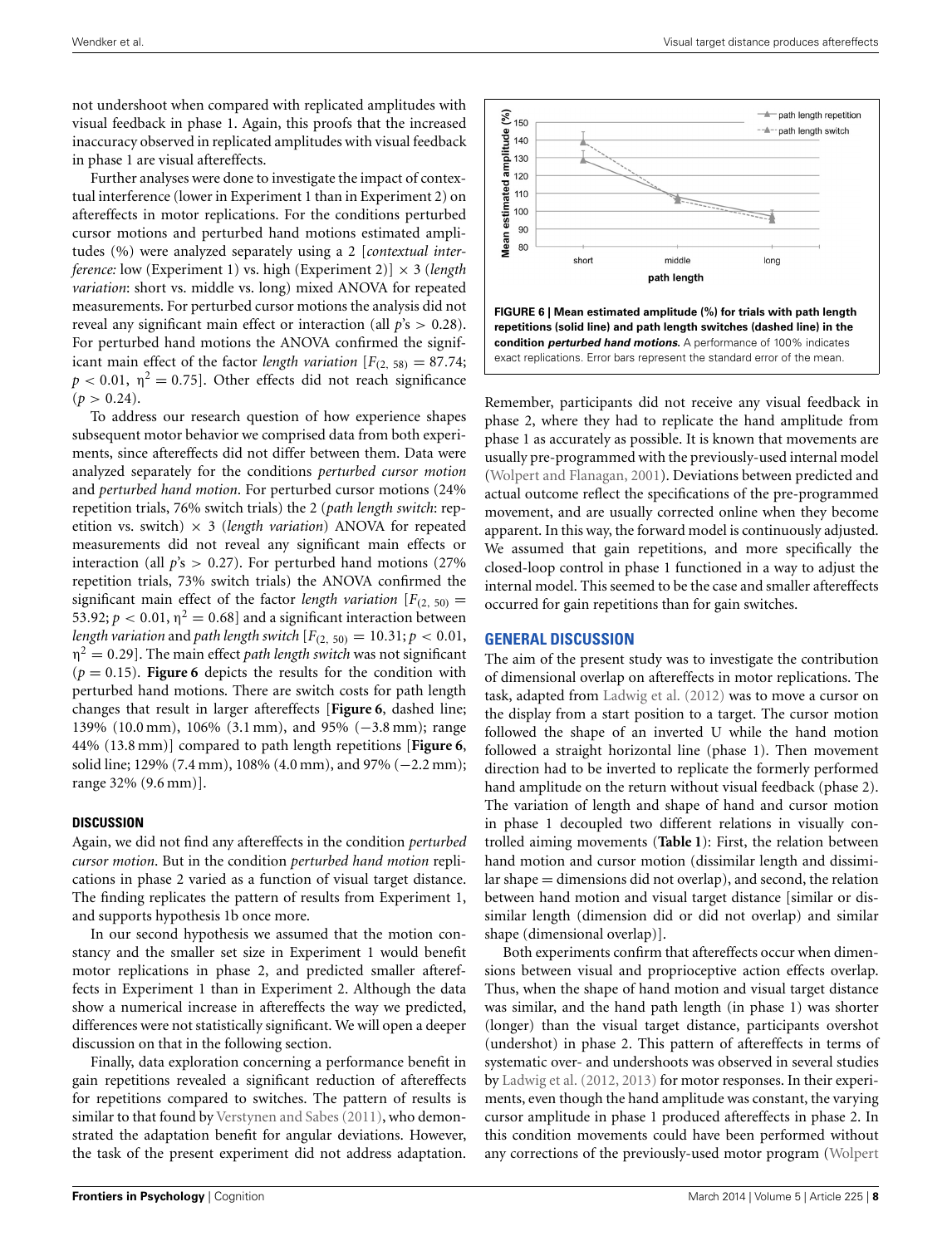and Flanagan, [2001](#page-9-11)), but they weren't. That motor replications were still influenced by the formerly perceived visual information speaks in favor of a common representational domain for sensory information belonging to the same event (e.g., [Prinz](#page-9-10), [1997;](#page-9-10) [Hommel et al., 2001](#page-9-2)). The common representation in form of an event code makes it possible for sensory information to interact with each other and to influence subsequent actions. However, this is not the whole explanation of the present findings.

Comparing conditions with and without visual feedback in phase 1 should clarify the impact of visual feedback on observed deviations. We assumed that if visual feedback in phase 1 induced deviations in phase 2, then the hypothesized pattern of overand undershoots should occur in Experiment 1a and 2, but not in Experiment 1b. But this was not what we found. Deviations in phase 2 were present in both conditions, and although deviations were considerably smaller without visual feedback, they were in the same direction as compared to the condition with visual feedback. This strongly points at other factors—besides visual feedback—that influence motor replications in phase 2, for instance [a regression-to-the-mean effect \(](#page-9-21)Teghtsoonian and Teghtsoonian, [1978\)](#page-9-21). In our experiments the middle path length (50 mm) represents the mean length. In the condition without visual feedback motor replications of the short (25 mm) and the long path (75 mm) length deviated about nearly the same amount from the "mean" (short-middle:  $\Delta$  1.91 mm; long-middle:  $\Delta$ 2.16 mm). And, the larger deviations in the condition with visual feedback showed the same symmetry around the mean.

[Rieger et al.](#page-9-18) [\(2005\)](#page-9-18) found the same pattern of over- and undershoots when investigating the compensation for gain changes. Participants were asked to perform up- and downward strokes between two visual target lines by moving a pen on a covered digitizer tablet up and down. After six baseline strokes (gain 1:1) a gain was introduced for further six strokes. In one experimental condition the gain resulted in constant cursor amplitudes while the hand amplitude was shorter or longer (cf. [Ladwig et al.,](#page-9-9) [2012](#page-9-9): condition varying hand amplitude). In another experimental condition the gain resulted in constant hand amplitudes while the cursor amplitude was shorter or longer (cf. [Ladwig et al.,](#page-9-9) [2012](#page-9-9): condition constant hand amplitude). After that, another six baseline strokes were presented. Compensation for changes was measured by analyzing the deviation from the target line (in mm) for the first stroke performed after an experimental condition. When the hand amplitude (both experimental conditions) was longer (shorter) than the cursor amplitude, undershoots (overshoots) occurred in the first stroke performed afterwards. This result closely resembles the pattern found by [Ladwig et al.](#page-9-9) [\(2012,](#page-9-9) [2013\)](#page-9-6) as well as the pattern found in the present experiment for perturbed hand amplitudes. Although the differences between experimental tasks don't allow a direct comparison, the finding—that subsequent motor actions are influenced by formerly perceived visual information—is again in line with the predictions of common coding approaches (e.g., [Prinz, 1997;](#page-9-10) [Hommel et al.](#page-9-2), [2001](#page-9-2)).

Considering the impact of dimensional overlap on motor replications further, [Ladwig et al.](#page-9-9) [\(2012](#page-9-9)) reduced the overlap between visual and proprioceptive action effects along one dimension. In one condition [\(Ladwig et al., 2012](#page-9-9); Experiment

1) a 90° rotation of the visual cursor motion resulted in upward-downward movements of the cursor when the hand produced horizontal leftward-rightward movements on the tablet. Consequently, the orientation of hand and cursor motion did no longer overlap (horizontal vs. vertical). The shape was still similar (linear movements  $=$  dimensional overlap) and the length was either similar or not (dimension did or did not overlap). Aftereffects in terms of over- and undershoots were still significantly present. But they were considerably smaller when the dimensional overlap was limited (horizontal vs. vertical) compared to when dimensions did overlap (both motions horizontal). In the present experiments dimensional overlap concerns the shape (linear vs. curved) and length of motion (similar vs. dissimilar). Concerning shape, hand motion and visual target distance did overlap (both linear), but hand motion and cursor motion did not overlap (linear vs. curved). We observed aftereffects depending on length variations between hand path length and visual target distance only. However, future studies should also consider measuring deviations along the y-axis as well. We did not observe any aftereffects from curved amplitudes along the x-axis. But, if hand movements were not restricted along the y-axis as in our experiments, aftereffects from the curved amplitude could have been observed. Measuring deviations along both axes allow distinguishing between "length-aftereffects"  $($  = deviations along the  $x$ -axis) and "shape-aftereffects" (= deviations along the y-axis).

Further experiments are necessary to fully confirm our conclusion about the dimensional overlap being responsible for aftereffects. If it is the dimensional overlap between visual and proprioceptive effects and not (only) the cognitive representation [of](#page-9-2) [the](#page-9-2) [action's](#page-9-2) [goal](#page-9-2) [\(James](#page-9-0)[,](#page-9-2) [1890](#page-9-0)[;](#page-9-2) [Greenwald](#page-9-1)[,](#page-9-2) [1970](#page-9-1)[;](#page-9-2) Hommel et al., [2001\)](#page-9-2) then performing curved hand motions instead of linear ones should lead to the pattern of aftereffects we predicted in hypothesis 1a.

To sum up, although in visually controlled manual movements visual and proprioceptive action effects might not be integrated for instance because they do not overlap or are spatially separated (e.g., [Ernst and Banks, 2002;](#page-9-22) [Gepshtein et al., 2005](#page-9-23))—they nevertheless affect motor performance in terms of aftereffects.

The data could not support our second hypothesis, in which we expected smaller aftereffects in Experiment 1 than in Experiment 2, because of the simplified context in phase 1. In Experiment 1 always one aspect of the task in phase 1 remained constant within a block, either the hand motion or the cursor motion. This constancy and the smaller set size of contexts to be learned should benefit motor replications in phase 2. Aftereffects numerically increased the way we predicted, however, differences were not significant. There are several speculations why this happened. First, in both experiments trials randomly varied, and although motion constancy and set size differed it seems that the contextual changes between Experiments 1 and 2 were not very distinct and did not induce (enough) interference. Second, in our experiments, the mapping between hand path length and visual action effects was very simple (short vs. middle vs. long) and consisted of 5 different trials in total. Participants could have been able to acquire implicit knowledge about the transformations. A higher number of gain factors should increase contextual interference. In a yet unpublished experiment a signal between